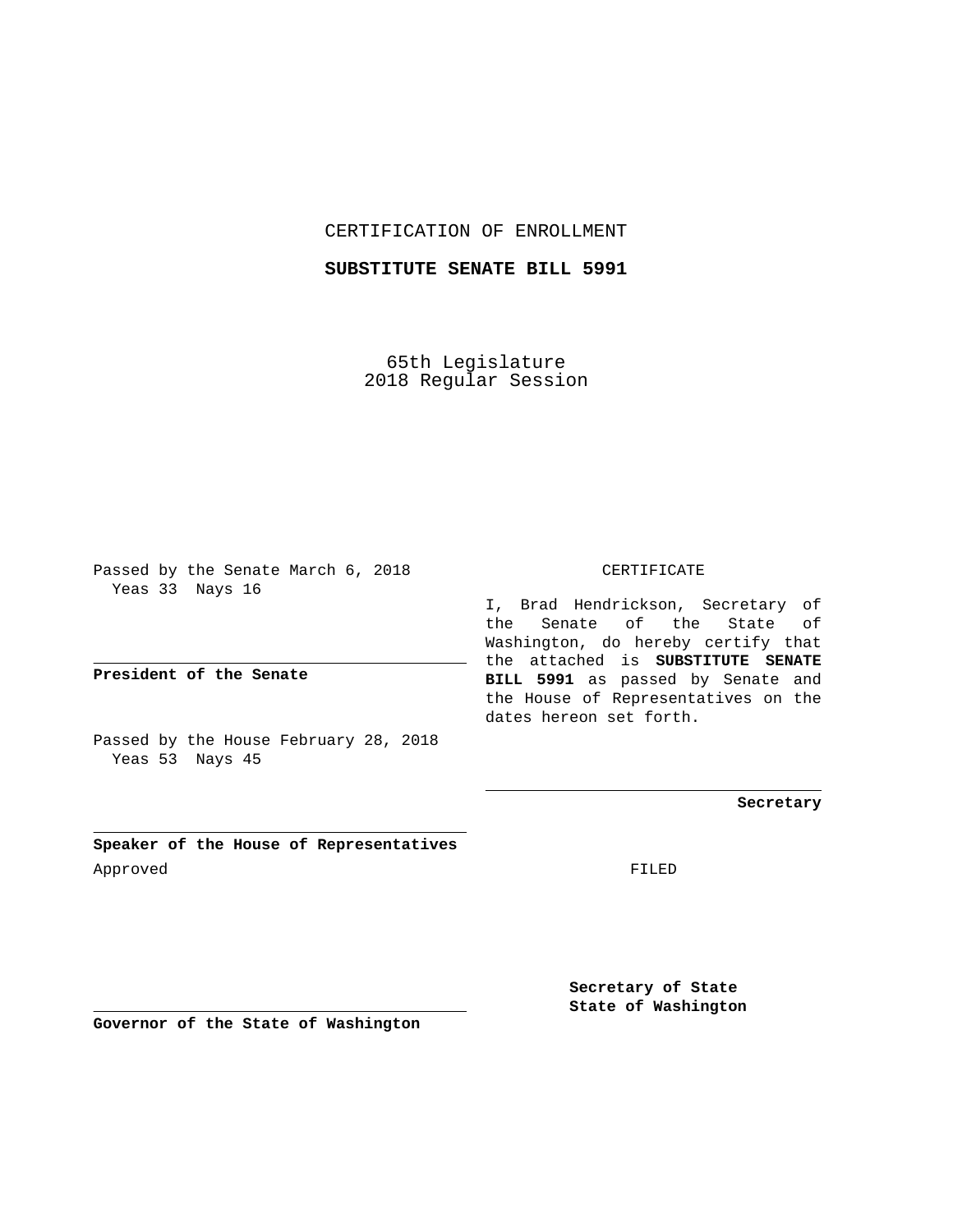## **SUBSTITUTE SENATE BILL 5991**

AS AMENDED BY THE HOUSE

Passed Legislature - 2018 Regular Session

## **State of Washington 65th Legislature 2018 Regular Session**

**By** Senate State Government, Tribal Relations & Elections (originally sponsored by Senators Billig, Fain, Palumbo, Miloscia, Hunt, Mullet, Carlyle, Frockt, Rolfes, Ranker, Darneille, Conway, Hasegawa, Pedersen, Nelson, McCoy, Takko, Saldaña, Cleveland, Wellman, Kuderer, Liias, Hobbs, Chase, Van De Wege, Keiser, and Dhingra)

READ FIRST TIME 01/15/18.

 AN ACT Relating to increasing transparency of contributions by creating the Washington state DISCLOSE act of 2018; amending RCW 42.17A.235, 42.17A.240, and 42.17A.420; reenacting and amending RCW 42.17A.005; adding a new section to chapter 42.17A RCW; creating new 5 sections; and providing an effective date.

6 BE IT ENACTED BY THE LEGISLATURE OF THE STATE OF WASHINGTON:

7 NEW SECTION. **Sec. 1.** This act may be known and cited as the 8 democracy is strengthened by casting light on spending in elections 9 act of 2018 or the Washington state DISCLOSE act of 2018.

 NEW SECTION. **Sec. 2.** The legislature finds that the public has the right to know who is contributing to election campaigns in Washington state and that campaign finance disclosure deters corruption, increases public confidence in Washington state elections, and strengthens representative democracy.

 The legislature finds that campaign finance disclosure is overwhelmingly supported by the citizens of Washington state as evidenced by the two initiatives that largely established Washington's current campaign finance system. Both passed with over seventy-two percent of the popular vote, as well as winning margins 20 in every county in the state.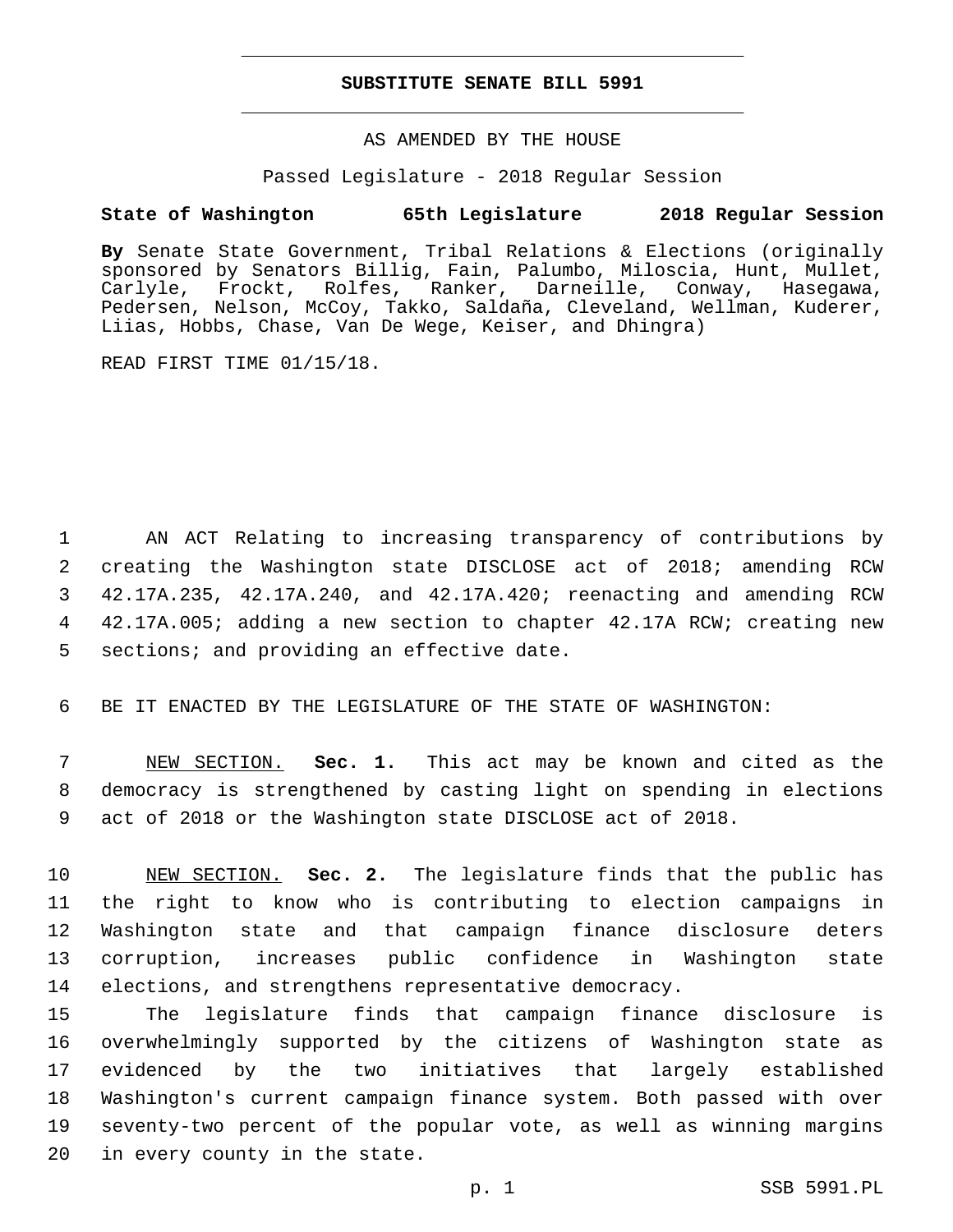The legislature finds that nonprofit organizations are increasingly engaging in campaign activities in Washington state and across the country, including taking a more active role in contributing to candidate and ballot proposition campaigns. In some cases, these activities are occurring without adequate public disclosure due to loopholes in campaign finance regulations.

 The legislature finds that many nonprofit organizations wish to use the provisions of current law to anonymously contribute to campaign activity, frustrating the purposes of public disclosure 10 laws.

 Therefore, the legislature intends to increase transparency and accountability, deter corruption, and strengthen confidence in the election process by closing campaign finance disclosure loopholes and requiring the disclosure of contributions and expenditures by nonprofit organizations that participate significantly in Washington 16 state elections.

 **Sec. 3.** RCW 42.17A.005 and 2011 c 145 s 2 and 2011 c 60 s 19 are 18 each reenacted and amended to read as follows:

 The definitions in this section apply throughout this chapter 20 unless the context clearly requires otherwise.

 (1) "Actual malice" means to act with knowledge of falsity or 22 with reckless disregard as to truth or falsity.

 (2) "Agency" includes all state agencies and all local agencies. "State agency" includes every state office, department, division, bureau, board, commission, or other state agency. "Local agency" includes every county, city, town, municipal corporation, quasi- municipal corporation, or special purpose district, or any office, department, division, bureau, board, commission, or agency thereof, 29 or other local public agency.

 (3) "Authorized committee" means the political committee authorized by a candidate, or by the public official against whom recall charges have been filed, to accept contributions or make expenditures on behalf of the candidate or public official.

 (4) "Ballot proposition" means any "measure" as defined by RCW 29A.04.091, or any initiative, recall, or referendum proposition proposed to be submitted to the voters of the state or any municipal corporation, political subdivision, or other voting constituency from and after the time when the proposition has been initially filed with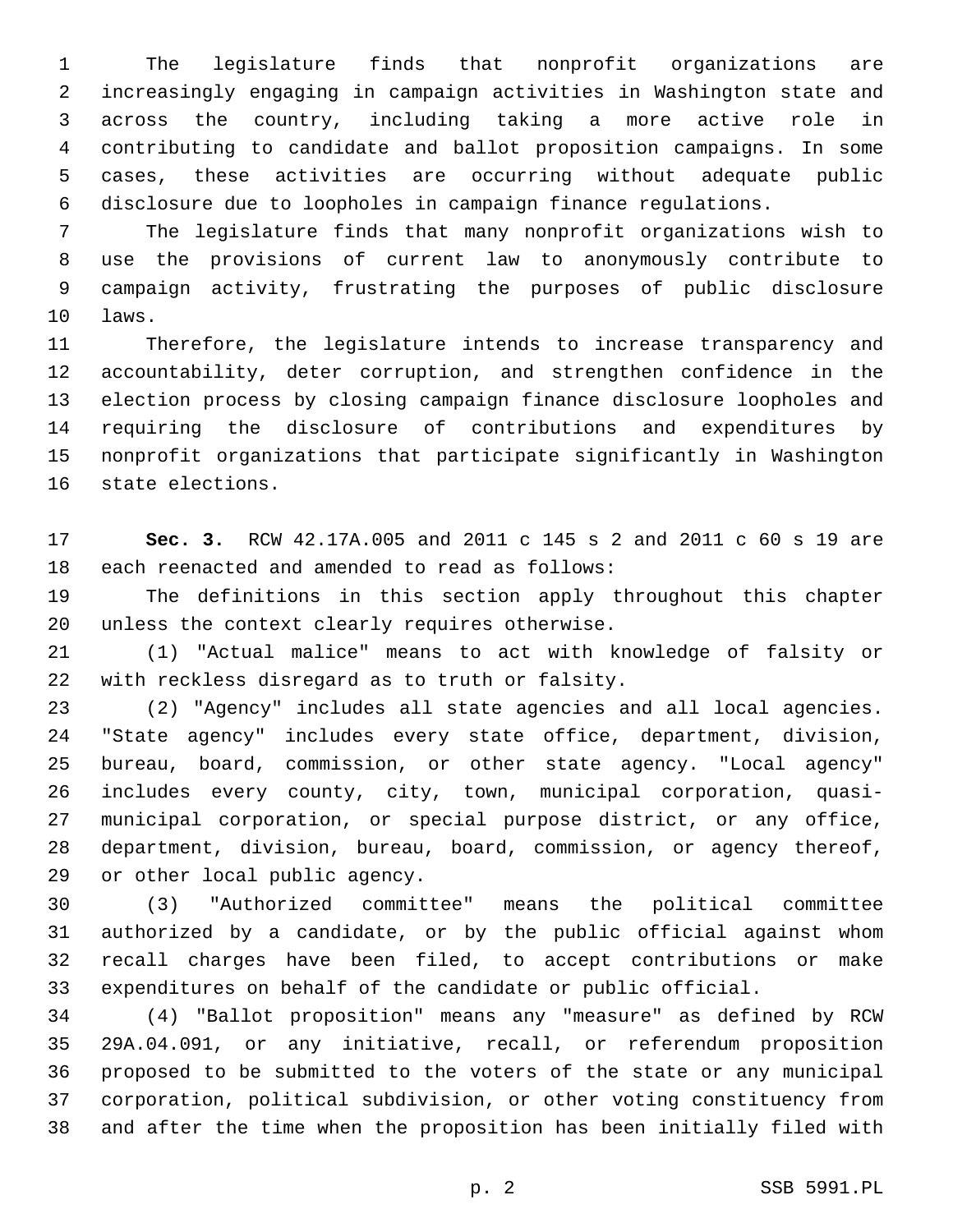the appropriate election officer of that constituency before its 2 circulation for signatures.

 (5) "Benefit" means a commercial, proprietary, financial, economic, or monetary advantage, or the avoidance of a commercial, proprietary, financial, economic, or monetary disadvantage.

(6) "Bona fide political party" means:6

 (a) An organization that has been recognized as a minor political 8 party by the secretary of state;

 (b) The governing body of the state organization of a major political party, as defined in RCW 29A.04.086, that is the body authorized by the charter or bylaws of the party to exercise 12 authority on behalf of the state party; or

 (c) The county central committee or legislative district committee of a major political party. There may be only one legislative district committee for each party in each legislative 16 district.

 (7) "Candidate" means any individual who seeks nomination for election or election to public office. An individual seeks nomination 19 or election when he or she first:

 (a) Receives contributions or makes expenditures or reserves space or facilities with intent to promote his or her candidacy for 22 office;

(b) Announces publicly or files for office;

 (c) Purchases commercial advertising space or broadcast time to 25 promote his or her candidacy; or

 (d) Gives his or her consent to another person to take on behalf of the individual any of the actions in (a) or (c) of this 28 subsection.

 (8) "Caucus political committee" means a political committee organized and maintained by the members of a major political party in the state senate or state house of representatives.

 (9) "Commercial advertiser" means any person who sells the service of communicating messages or producing printed material for broadcast or distribution to the general public or segments of the general public whether through the use of newspapers, magazines, television and radio stations, billboard companies, direct mail advertising companies, printing companies, or otherwise.

 (10) "Commission" means the agency established under RCW 42.17A.100.39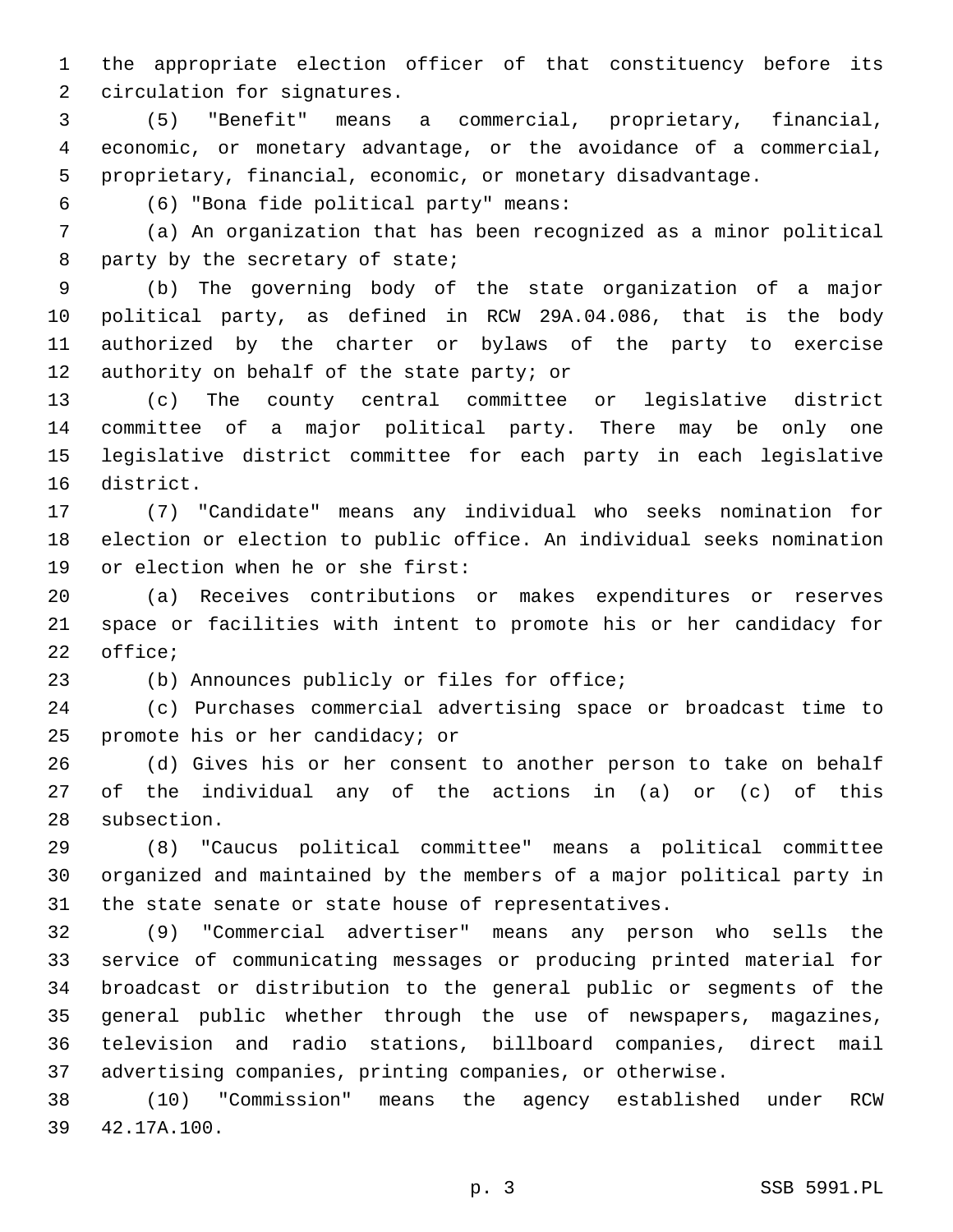(11) "Compensation" unless the context requires a narrower meaning, includes payment in any form for real or personal property or services of any kind. For the purpose of compliance with RCW 42.17A.710, "compensation" does not include per diem allowances or other payments made by a governmental entity to reimburse a public official for expenses incurred while the official is engaged in the 7 official business of the governmental entity.

 (12) "Continuing political committee" means a political committee that is an organization of continuing existence not established in 10 anticipation of any particular election campaign.

11 (13)(a) "Contribution" includes:

 (i) A loan, gift, deposit, subscription, forgiveness of indebtedness, donation, advance, pledge, payment, transfer of funds between political committees, or anything of value, including personal and professional services for less than full consideration;

 (ii) An expenditure made by a person in cooperation, consultation, or concert with, or at the request or suggestion of, a 18 candidate, a political or incidental committee, the person or persons named on the candidate's or committee's registration form who direct expenditures on behalf of the candidate or committee, or their 21 agents;

 (iii) The financing by a person of the dissemination, distribution, or republication, in whole or in part, of broadcast, written, graphic, or other form of political advertising or 25 electioneering communication prepared by a candidate, a political or 26 incidental committee, or its authorized agent;

 (iv) Sums paid for tickets to fund-raising events such as dinners and parties, except for the actual cost of the consumables furnished 29 at the event.

(b) "Contribution" does not include:30

 (i) Standard interest on money deposited in a political or 32 incidental committee's account;

33 (ii) Ordinary home hospitality;

 (iii) A contribution received by a candidate or political or incidental committee that is returned to the contributor within five business days of the date on which it is received by the candidate or 37 political or incidental committee;

 (iv) A news item, feature, commentary, or editorial in a regularly scheduled news medium that is of primary interest to the general public, that is in a news medium controlled by a person whose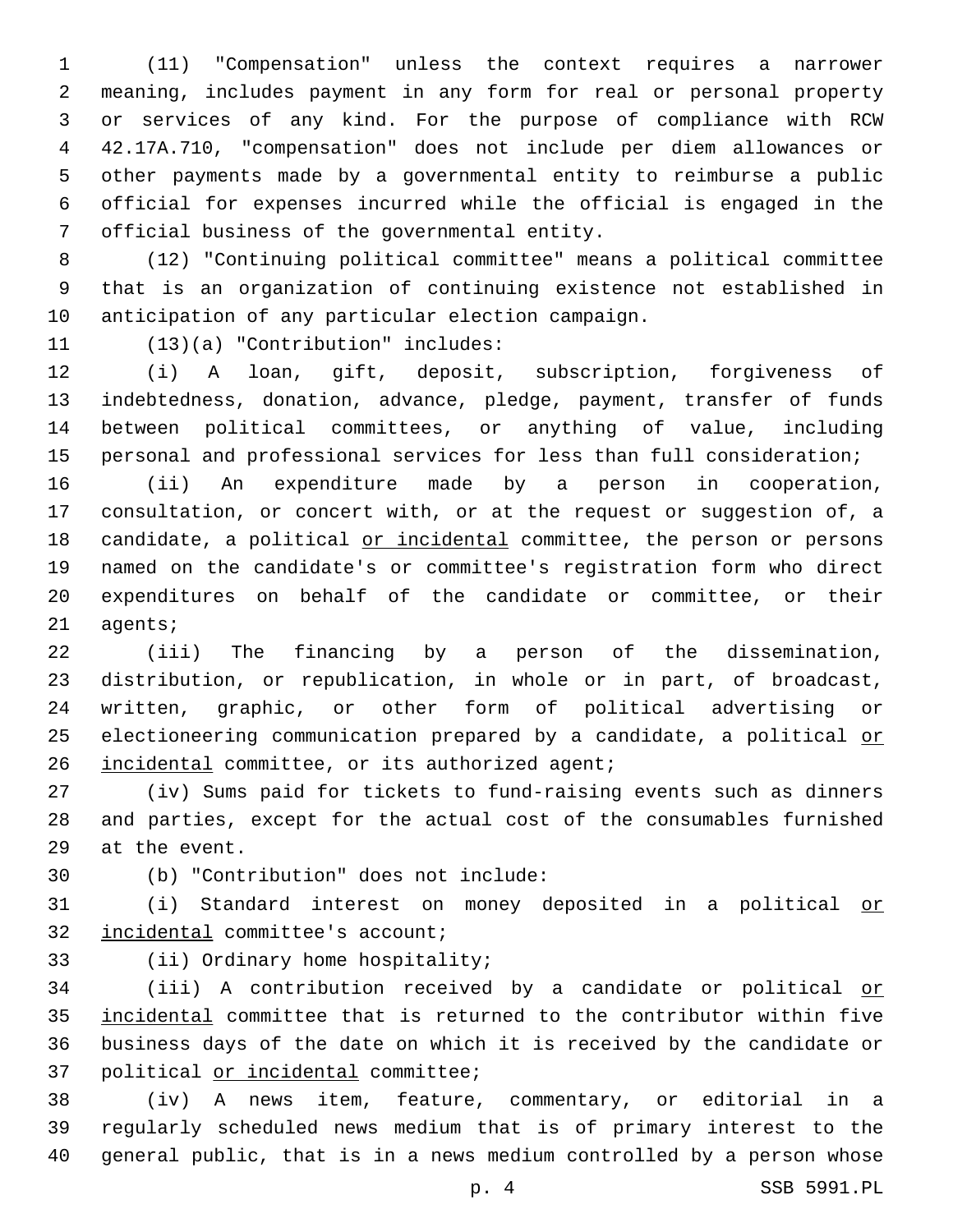business is that news medium, and that is not controlled by a 2 candidate or a political or incidental committee;

 (v) An internal political communication primarily limited to the members of or contributors to a political party organization or 5 political or incidental committee, or to the officers, management staff, or stockholders of a corporation or similar enterprise, or to the members of a labor organization or other membership organization;

 (vi) The rendering of personal services of the sort commonly performed by volunteer campaign workers, or incidental expenses personally incurred by volunteer campaign workers not in excess of fifty dollars personally paid for by the worker. "Volunteer services," for the purposes of this subsection, means services or labor for which the individual is not compensated by any person;

 (vii) Messages in the form of reader boards, banners, or yard or window signs displayed on a person's own property or property occupied by a person. However, a facility used for such political advertising for which a rental charge is normally made must be reported as an in-kind contribution and counts towards any applicable contribution limit of the person providing the facility;

(viii) Legal or accounting services rendered to or on behalf of:

 (A) A political party or caucus political committee if the person paying for the services is the regular employer of the person 23 rendering such services; or

 (B) A candidate or an authorized committee if the person paying for the services is the regular employer of the individual rendering the services and if the services are solely for the purpose of ensuring compliance with state election or public disclosure laws; or

 (ix) The performance of ministerial functions by a person on behalf of two or more candidates or political or incidental committees either as volunteer services defined in (b)(vi) of this 31 subsection or for payment by the candidate or political or incidental committee for whom the services are performed as long as:

(A) The person performs solely ministerial functions;

 (B) A person who is paid by two or more candidates or political 35 or incidental committees is identified by the candidates and political committees on whose behalf services are performed as part of their respective statements of organization under RCW 42.17A.205; 38 and

 (C) The person does not disclose, except as required by law, any information regarding a candidate's or committee's plans, projects,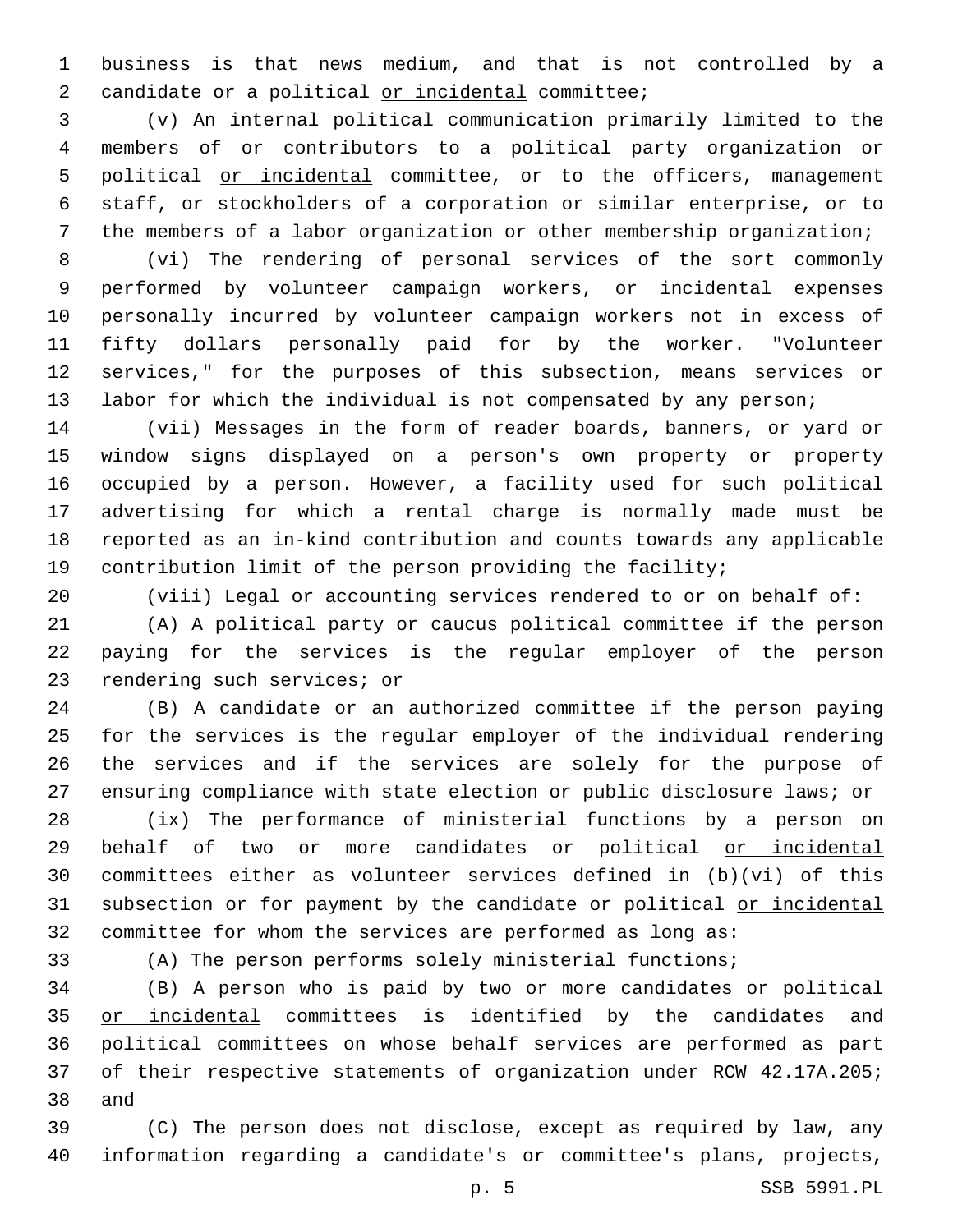activities, or needs, or regarding a candidate's or committee's contributions or expenditures that is not already publicly available from campaign reports filed with the commission, or otherwise engage in activity that constitutes a contribution under (a)(ii) of this 5 subsection.

 A person who performs ministerial functions under this subsection (13)(b)(ix) is not considered an agent of the candidate or committee as long as he or she has no authority to authorize expenditures or make decisions on behalf of the candidate or committee.

 (c) Contributions other than money or its equivalent are deemed to have a monetary value equivalent to the fair market value of the contribution. Services or property or rights furnished at less than their fair market value for the purpose of assisting any candidate or political committee are deemed a contribution. Such a contribution must be reported as an in-kind contribution at its fair market value and counts towards any applicable contribution limit of the provider.

 (14) "Depository" means a bank, mutual savings bank, savings and loan association, or credit union doing business in this state.

 (15) "Elected official" means any person elected at a general or special election to any public office, and any person appointed to 21 fill a vacancy in any such office.

 (16) "Election" includes any primary, general, or special election for public office and any election in which a ballot proposition is submitted to the voters. An election in which the qualifications for voting include other than those requirements set forth in Article VI, section 1 (Amendment 63) of the Constitution of the state of Washington shall not be considered an election for 28 purposes of this chapter.

 (17) "Election campaign" means any campaign in support of or in opposition to a candidate for election to public office and any campaign in support of, or in opposition to, a ballot proposition.

 (18) "Election cycle" means the period beginning on the first day of January after the date of the last previous general election for the office that the candidate seeks and ending on December 31st after the next election for the office. In the case of a special election to fill a vacancy in an office, "election cycle" means the period beginning on the day the vacancy occurs and ending on December 31st 38 after the special election.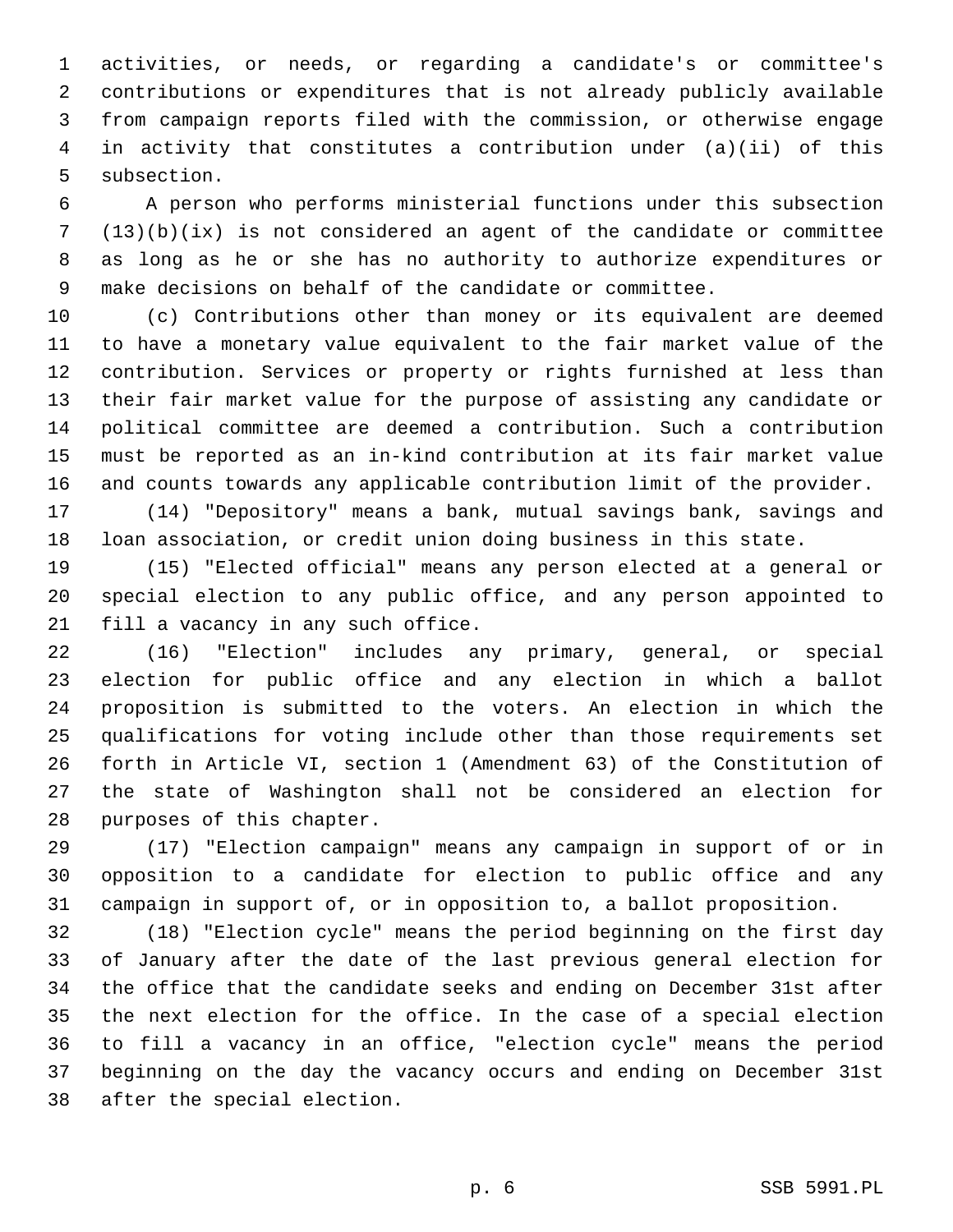(19)(a) "Electioneering communication" means any broadcast, cable, or satellite television or radio transmission, United States postal service mailing, billboard, newspaper, or periodical that:

 (i) Clearly identifies a candidate for a state, local, or judicial office either by specifically naming the candidate, or identifying the candidate without using the candidate's name;

 (ii) Is broadcast, transmitted, mailed, erected, distributed, or otherwise published within sixty days before any election for that office in the jurisdiction in which the candidate is seeking 10 election; and

 (iii) Either alone, or in combination with one or more communications identifying the candidate by the same sponsor during the sixty days before an election, has a fair market value of one 14 thousand dollars or more.

(b) "Electioneering communication" does not include:

 (i) Usual and customary advertising of a business owned by a candidate, even if the candidate is mentioned in the advertising when the candidate has been regularly mentioned in that advertising appearing at least twelve months preceding his or her becoming a candidate;

 (ii) Advertising for candidate debates or forums when the advertising is paid for by or on behalf of the debate or forum sponsor, so long as two or more candidates for the same position have been invited to participate in the debate or forum;

 (iii) A news item, feature, commentary, or editorial in a 26 regularly scheduled news medium that is:

(A) Of primary interest to the general public;

 (B) In a news medium controlled by a person whose business is 29 that news medium; and

 (C) Not a medium controlled by a candidate or a political or 31 incidental committee;

32 (iv) Slate cards and sample ballots;

 (v) Advertising for books, films, dissertations, or similar works (A) written by a candidate when the candidate entered into a contract for such publications or media at least twelve months before becoming 36 a candidate, or  $(B)$  written about a candidate;

37 (vi) Public service announcements;

 (vii) A mailed internal political communication primarily limited to the members of or contributors to a political party organization or political or incidental committee, or to the officers, management

p. 7 SSB 5991.PL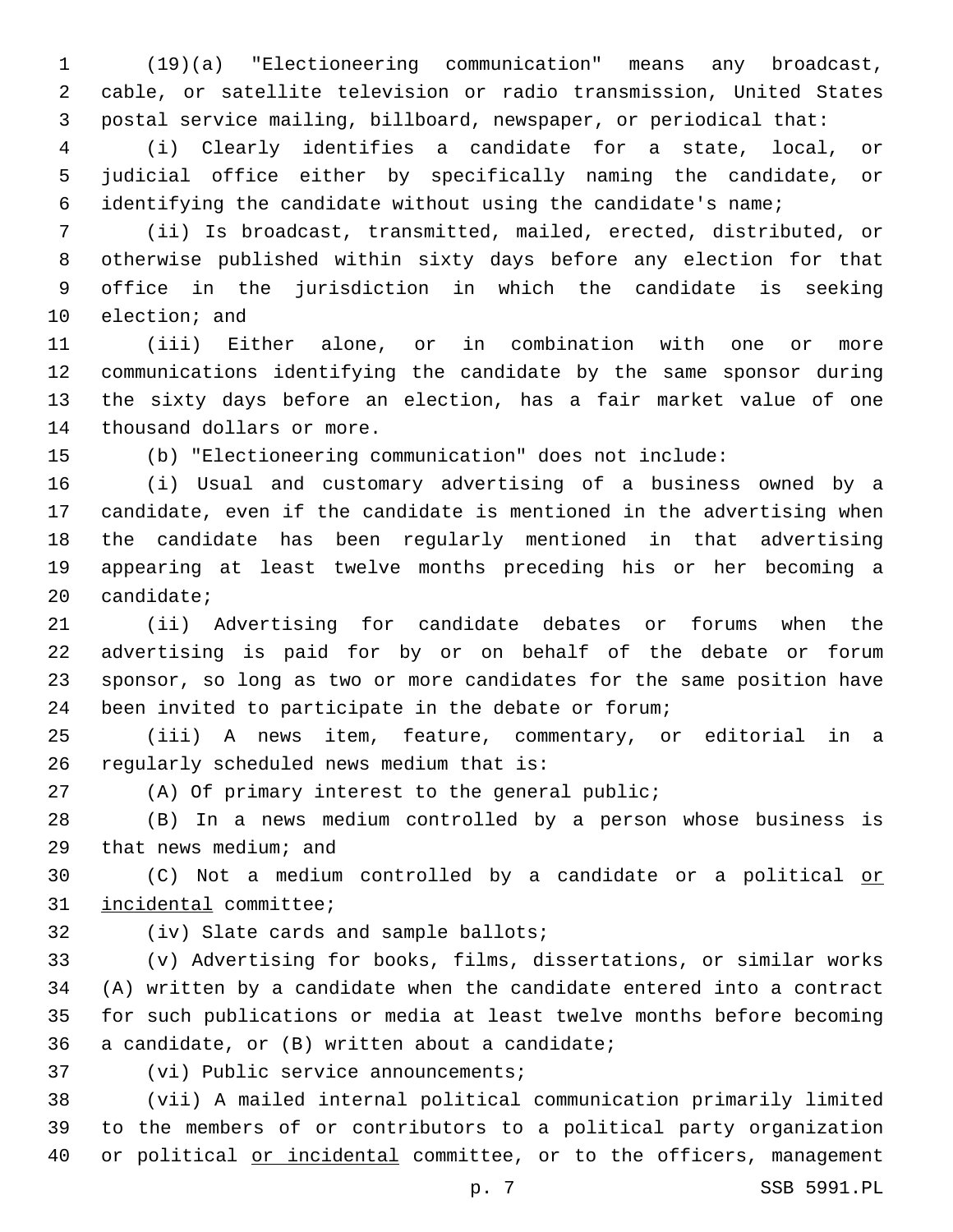staff, or stockholders of a corporation or similar enterprise, or to the members of a labor organization or other membership organization;

 (viii) An expenditure by or contribution to the authorized committee of a candidate for state, local, or judicial office; or

 (ix) Any other communication exempted by the commission through 6 rule consistent with the intent of this chapter.

 (20) "Expenditure" includes a payment, contribution, subscription, distribution, loan, advance, deposit, or gift of money or anything of value, and includes a contract, promise, or agreement, whether or not legally enforceable, to make an expenditure. "Expenditure" also includes a promise to pay, a payment, or a transfer of anything of value in exchange for goods, services, property, facilities, or anything of value for the purpose of assisting, benefiting, or honoring any public official or candidate, or assisting in furthering or opposing any election campaign. For the purposes of this chapter, agreements to make expenditures, contracts, and promises to pay may be reported as estimated obligations until actual payment is made. "Expenditure" shall not include the partial 19 or complete repayment by a candidate or political or incidental committee of the principal of a loan, the receipt of which loan has 21 been properly reported.

 (21) "Final report" means the report described as a final report 23 in RCW  $42.17A.235((+2))$  (8).

 (22) "General election" for the purposes of RCW 42.17A.405 means the election that results in the election of a person to a state or 26 local office. It does not include a primary.

(23) "Gift" has the definition in RCW 42.52.010.

 (24) "Immediate family" includes the spouse or domestic partner, dependent children, and other dependent relatives, if living in the household. For the purposes of the definition of "intermediary" in this section, "immediate family" means an individual's spouse or domestic partner, and child, stepchild, grandchild, parent, stepparent, grandparent, brother, half brother, sister, or half sister of the individual and the spouse or the domestic partner of any such person and a child, stepchild, grandchild, parent, stepparent, grandparent, brother, half brother, sister, or half sister of the individual's spouse or domestic partner and the spouse 38 or the domestic partner of any such person.

 (25) "Incidental committee" means any nonprofit organization not otherwise defined as a political committee but that may incidentally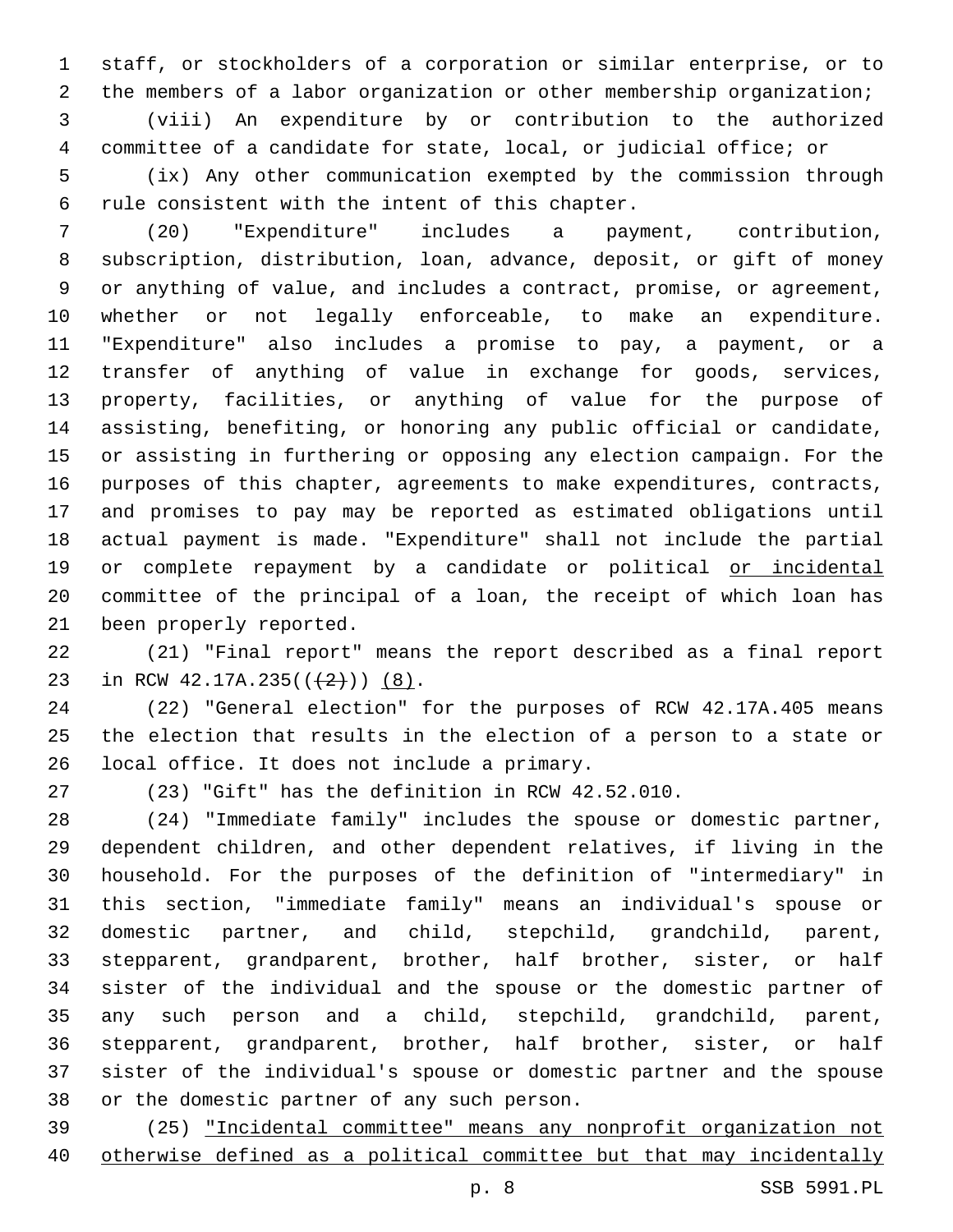make a contribution or an expenditure in excess of the reporting thresholds in section 5 of this act, directly or through a political committee. Any nonprofit organization is not an incidental committee if it is only remitting payments through the nonprofit organization in an aggregated form and the nonprofit organization is not required to report those payments in accordance with this chapter.

 (26) "Incumbent" means a person who is in present possession of 8 an elected office.

9  $((+26))$   $(27)$  "Independent expenditure" means an expenditure that 10 has each of the following elements:

 (a) It is made in support of or in opposition to a candidate for office by a person who is not (i) a candidate for that office, (ii) an authorized committee of that candidate for that office, (iii) a person who has received the candidate's encouragement or approval to make the expenditure, if the expenditure pays in whole or in part for political advertising supporting that candidate or promoting the defeat of any other candidate or candidates for that office, or (iv) a person with whom the candidate has collaborated for the purpose of making the expenditure, if the expenditure pays in whole or in part for political advertising supporting that candidate or promoting the defeat of any other candidate or candidates for that office;

 (b) The expenditure pays in whole or in part for political advertising that either specifically names the candidate supported or opposed, or clearly and beyond any doubt identifies the candidate 25 without using the candidate's name; and

 (c) The expenditure, alone or in conjunction with another expenditure or other expenditures of the same person in support of or opposition to that candidate, has a value of eight hundred dollars or more. A series of expenditures, each of which is under eight hundred dollars, constitutes one independent expenditure if their cumulative 31 value is eight hundred dollars or more.

 ( $(\frac{27}{12})$ )  $(28)(a)$  "Intermediary" means an individual who transmits a contribution to a candidate or committee from another person unless the contribution is from the individual's employer, immediate family, or an association to which the individual belongs.

 (b) A treasurer or a candidate is not an intermediary for purposes of the committee that the treasurer or candidate serves.

 (c) A professional fund-raiser is not an intermediary if the fund-raiser is compensated for fund-raising services at the usual and 40 customary rate.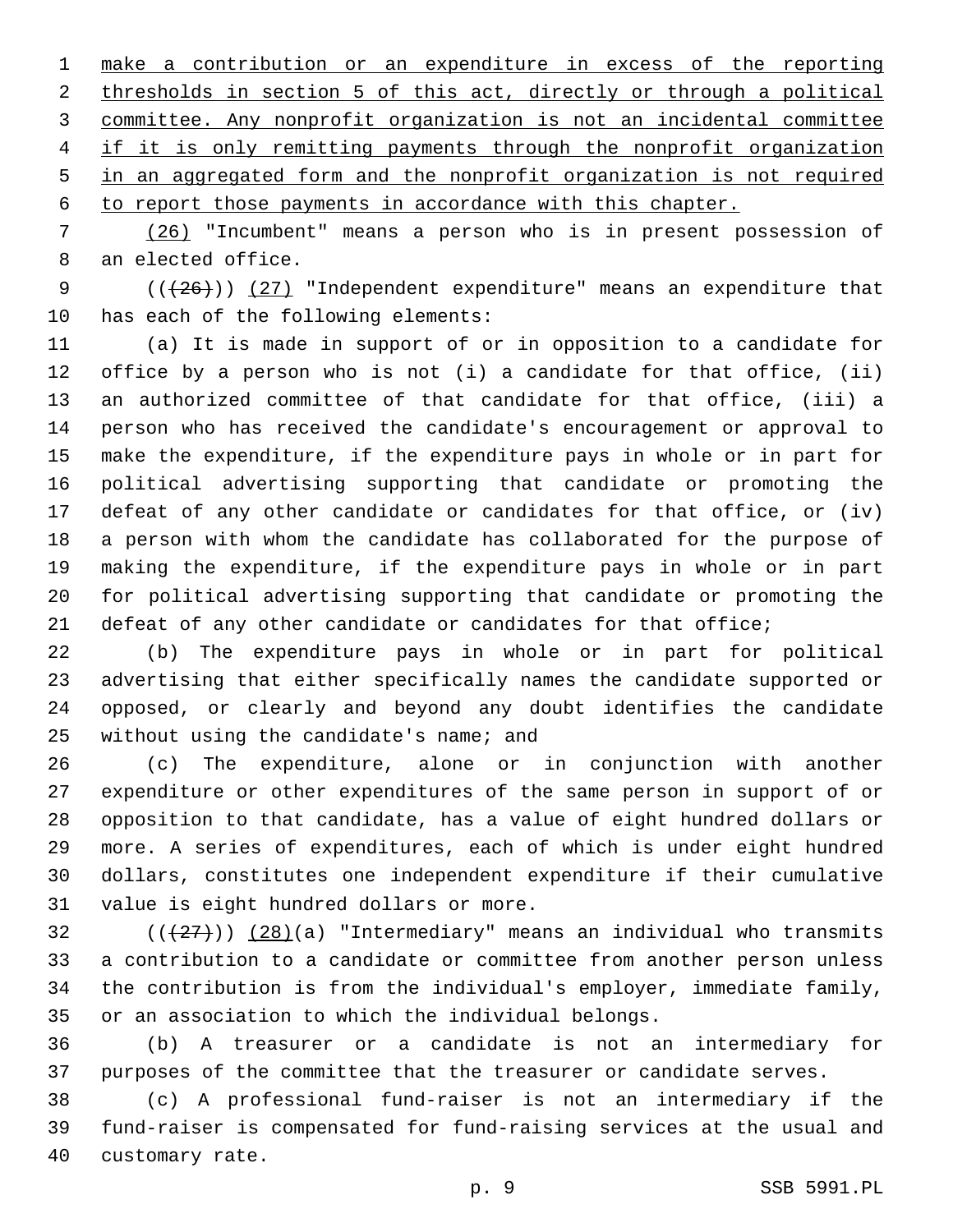(d) A volunteer hosting a fund-raising event at the individual's home is not an intermediary for purposes of that event.

 (((28))) (29) "Legislation" means bills, resolutions, motions, amendments, nominations, and other matters pending or proposed in either house of the state legislature, and includes any other matter that may be the subject of action by either house or any committee of the legislature and all bills and resolutions that, having passed 8 both houses, are pending approval by the governor.

9 (( $(29)$ )) (30) "Legislative office" means the office of a member of the state house of representatives or the office of a member of 11 the state senate.

12 (( $(30)$ ) (31) "Lobby" and "lobbying" each mean attempting to influence the passage or defeat of any legislation by the legislature of the state of Washington, or the adoption or rejection of any rule, standard, rate, or other legislative enactment of any state agency under the state administrative procedure act, chapter 34.05 RCW. Neither "lobby" nor "lobbying" includes an association's or other organization's act of communicating with the members of that 19 association or organization.

20 (( $\left(\frac{31}{1}\right)$ ) (32) "Lobbyist" includes any person who lobbies either 21 in his or her own or another's behalf.

 $((+32))$  (33) "Lobbyist's employer" means the person or persons by whom a lobbyist is employed and all persons by whom he or she is 24 compensated for acting as a lobbyist.

25 (( $(34)$  "Ministerial functions" means an act or duty carried out as part of the duties of an administrative office without 27 exercise of personal judgment or discretion.

 ( $(\overline{34})$ ) (35) "Participate" means that, with respect to a 29 particular election, an entity:

 (a) Makes either a monetary or in-kind contribution to a 31 candidate;

 (b) Makes an independent expenditure or electioneering communication in support of or opposition to a candidate;

 (c) Endorses a candidate before contributions are made by a subsidiary corporation or local unit with respect to that candidate 36 or that candidate's opponent;

 (d) Makes a recommendation regarding whether a candidate should be supported or opposed before a contribution is made by a subsidiary corporation or local unit with respect to that candidate or that 40 candidate's opponent; or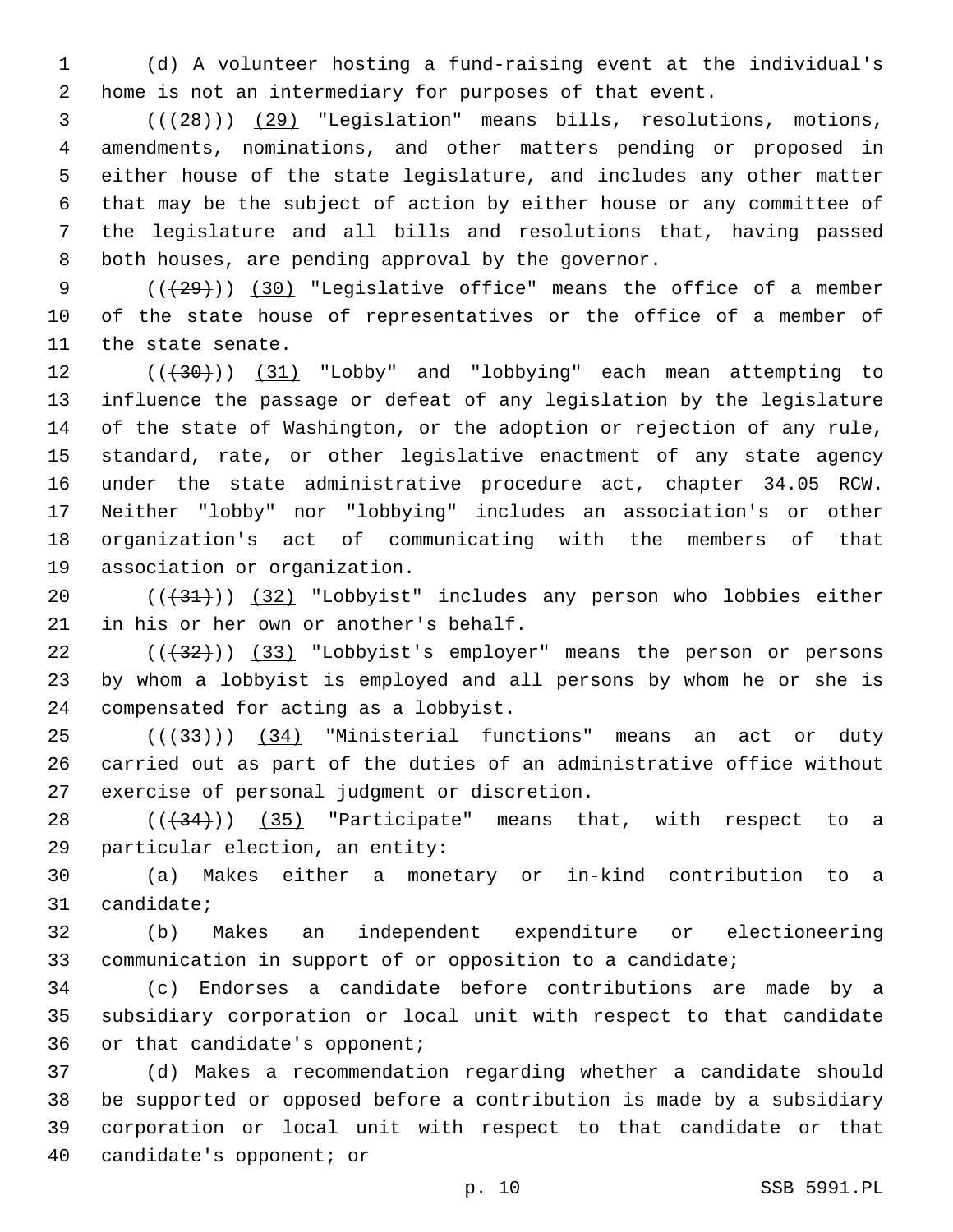(e) Directly or indirectly collaborates or consults with a subsidiary corporation or local unit on matters relating to the support of or opposition to a candidate, including, but not limited to, the amount of a contribution, when a contribution should be given, and what assistance, services or independent expenditures, or electioneering communications, if any, will be made or should be made 7 in support of or opposition to a candidate.

8 (( $(35)$ )) (36) "Person" includes an individual, partnership, joint venture, public or private corporation, association, federal, state, or local governmental entity or agency however constituted, candidate, committee, political committee, political party, executive committee thereof, or any other organization or group of persons, 13 however organized.

14 (( $(36)$ )) (37) "Political advertising" includes any advertising displays, newspaper ads, billboards, signs, brochures, articles, tabloids, flyers, letters, radio or television presentations, or other means of mass communication, used for the purpose of appealing, directly or indirectly, for votes or for financial or other support 19 or opposition in any election campaign.

20 (( $\left(\frac{37}{13}\right)$ ) (38) "Political committee" means any person (except a candidate or an individual dealing with his or her own funds or property) having the expectation of receiving contributions or making expenditures in support of, or opposition to, any candidate or any 24 ballot proposition.

25 (( $+38$ ))) (39) "Primary" for the purposes of RCW 42.17A.405 means the procedure for nominating a candidate to state or local office under chapter 29A.52 RCW or any other primary for an election that uses, in large measure, the procedures established in chapter 29A.52 29 RCW.

30 (( $\left(\frac{39}{10}\right)$  (40) "Public office" means any federal, state, judicial, county, city, town, school district, port district, special district, or other state political subdivision elective office.

33 (( $(40)$ )) (41) "Public record" has the definition in RCW 42.56.010.34

 $((441))$   $(42)$  "Recall campaign" means the period of time beginning on the date of the filing of recall charges under RCW 29A.56.120 and ending thirty days after the recall election.

38  $((42))$   $(43)(a)$  "Sponsor" for purposes of an electioneering communications, independent expenditures, or political advertising means the person paying for the electioneering communication,

p. 11 SSB 5991.PL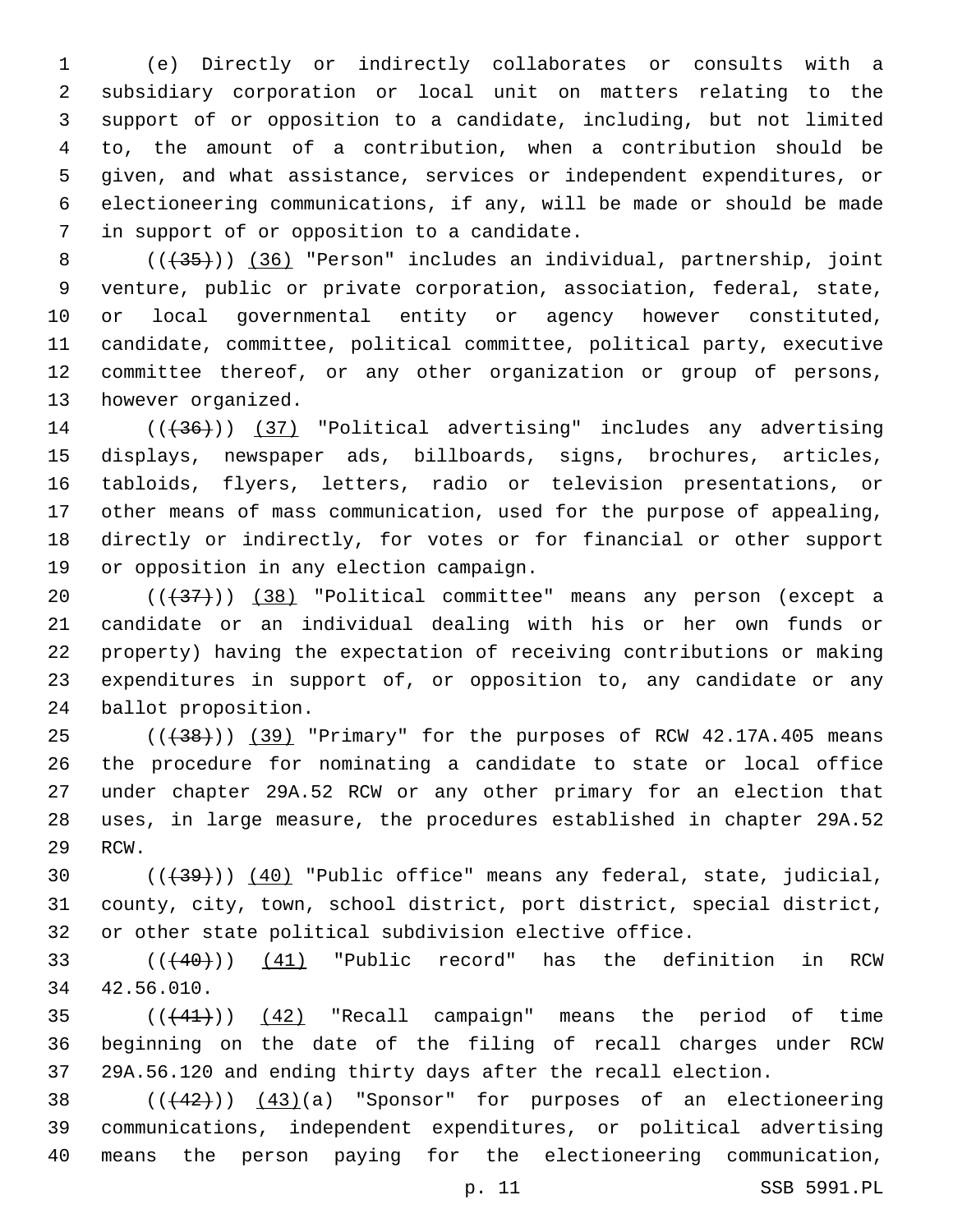independent expenditure, or political advertising. If a person acts as an agent for another or is reimbursed by another for the payment, 3 the original source of the payment is the sponsor.

 (b) "Sponsor," for purposes of a political or incidental committee, means any person, except an authorized committee, to whom 6 any of the following applies:

 (i) The committee receives eighty percent or more of its contributions either from the person or from the person's members, 9 officers, employees, or shareholders;

 (ii) The person collects contributions for the committee by use of payroll deductions or dues from its members, officers, or 12 employees.

13 (( $(43)$ )) (44) "Sponsored committee" means a committee, other than an authorized committee, that has one or more sponsors.

15 (( $(444)$ )) (45) "State office" means state legislative office or the office of governor, lieutenant governor, secretary of state, attorney general, commissioner of public lands, insurance commissioner, superintendent of public instruction, state auditor, or 19 state treasurer.

 $((45))$   $(46)$  "State official" means a person who holds a state 21 office.

 ( $(446)$ ))  $(47)$  "Surplus funds" mean, in the case of a political committee or candidate, the balance of contributions that remain in the possession or control of that committee or candidate subsequent to the election for which the contributions were received, and that are in excess of the amount necessary to pay remaining debts incurred by the committee or candidate with respect to that election. In the case of a continuing political committee, "surplus funds" mean those contributions remaining in the possession or control of the committee that are in excess of the amount necessary to pay all remaining debts when it makes its final report under RCW 42.17A.255.

  $((+47))$   $(48)$  "Treasurer" and "deputy treasurer" mean the 33 individuals appointed by a candidate or political or incidental committee, pursuant to RCW 42.17A.210, to perform the duties 35 specified in that section.

 NEW SECTION. **Sec. 4.** A new section is added to chapter 42.17A 37 RCW to read as follows: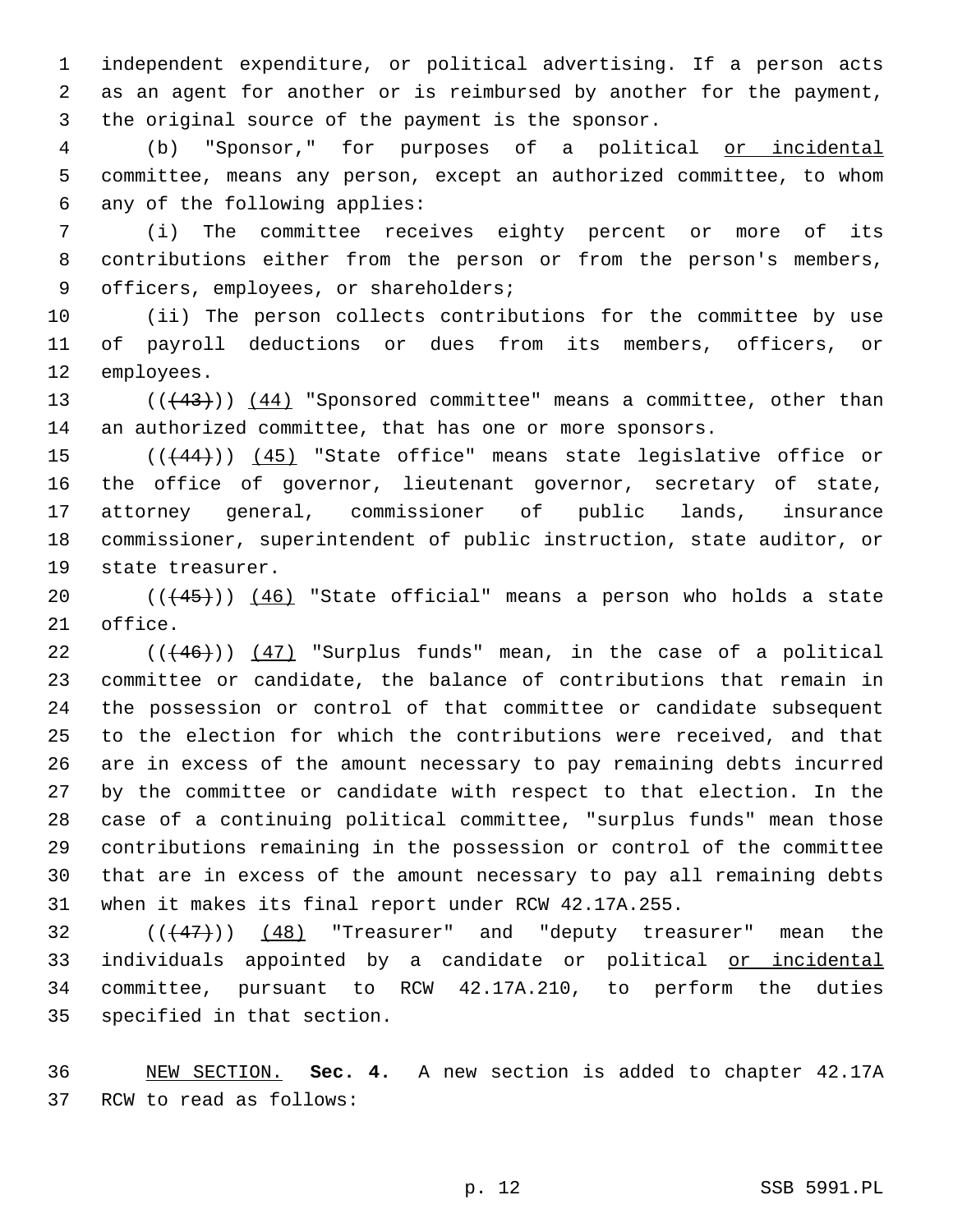(1)(a) An incidental committee must file a statement of organization with the commission within two weeks after the date the 3 committee first:

 (i) Has the expectation of making contributions or expenditures aggregating at least twenty-five thousand dollars in a calendar year in any election campaign, or to a political committee; and

 (ii) Is required to disclose a payment received under RCW  $42.17A.240(2)(d)$ .

 (b) If an incidental committee first meets the criteria requiring filing a statement of organization as specified in (a) of this subsection in the last three weeks before an election, then it must file the statement of organization within three business days.

 (2) The statement of organization must include but is not limited 14 to:

15 (a) The name and address of the committee;

 (b) The names and addresses of all related or affiliated political or incidental committees or other persons, and the nature 18 of the relationship or affiliation;

 (c) The names, addresses, and titles of its officers; or if it has no officers, the names, addresses, and titles of its responsible leaders and the name of the person designated as the treasurer of the 22 incidental committee;

 (d) The name, office sought, and party affiliation of each candidate whom the committee is supporting or opposing if the committee contributes directly to a candidate and, if donating to a political committee, the name and address of that political 27 committee;

 (e) The ballot proposition concerned, if any, and whether the committee is in favor of or opposed to such proposition; and

 (f) Such other information as the commission may by rule prescribe, in keeping with the policies and purposes of this chapter.

 (3) Any material change in information previously submitted in a statement of organization must be reported to the commission within 34 the ten days following the change.

 **Sec. 5.** RCW 42.17A.235 and 2015 c 54 s 1 are each amended to read as follows:36

 (1) In addition to the information required under RCW 42.17A.205 and 42.17A.210, on the day the treasurer is designated, each candidate or political committee must file with the commission a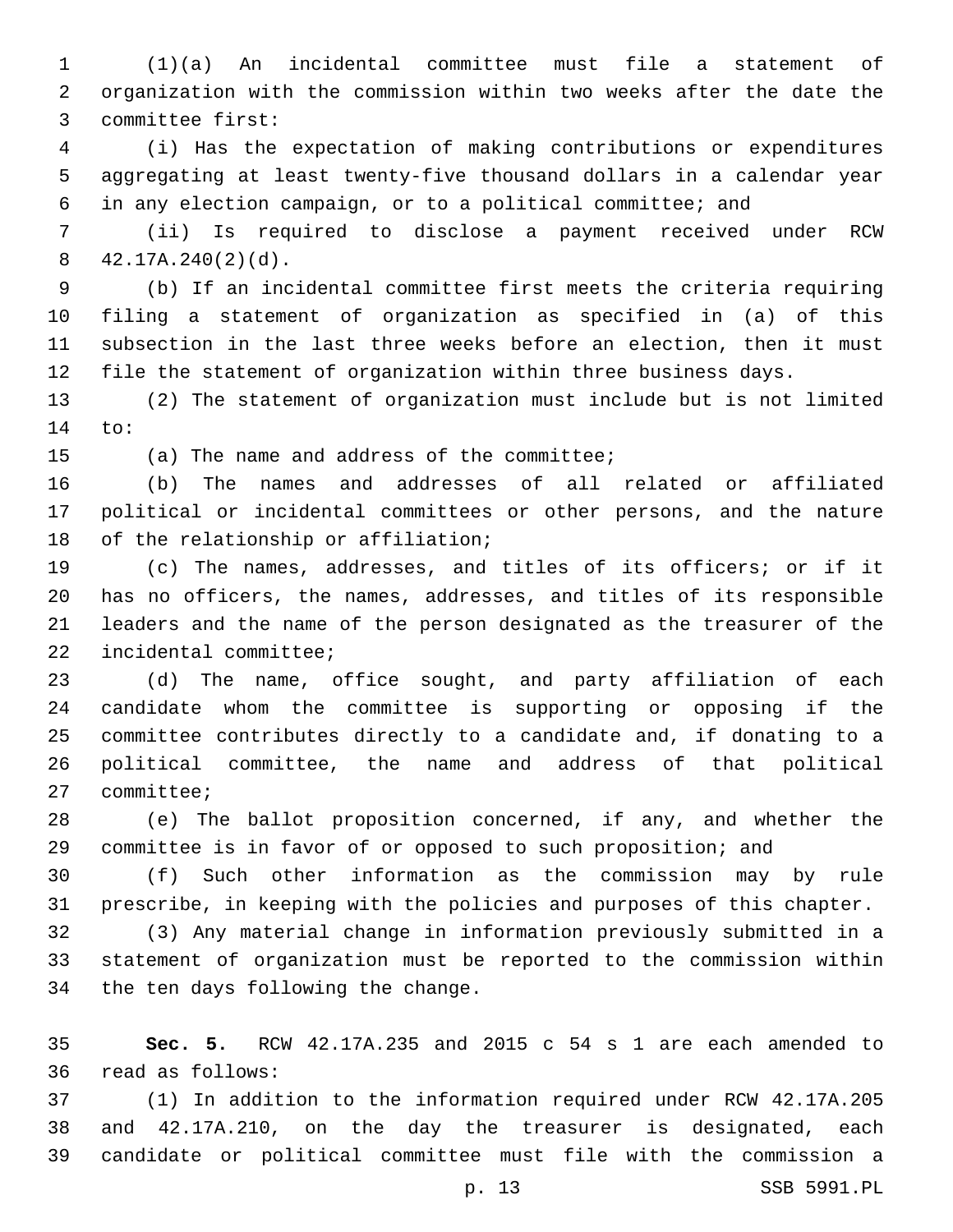report of all contributions received and expenditures made prior to that date, if any. In addition to the information required under RCW 42.17A.205 and 42.17A.210, on the day an incidental committee files a statement of organization with the commission, each incidental committee must file with the commission a report of any election campaign expenditures under RCW 42.17A.240(6), as well as the source of the ten largest cumulative payments of ten thousand dollars or greater it received in the current calendar year from a single person, including any persons tied as the tenth largest source of 10 payments it received, if any.

 (2) Each treasurer of a candidate or political committee or incidental committee required to file a statement of organization under this chapter shall file with the commission a report containing the information required by RCW 42.17A.240 at the following 15 intervals:

 (a) On the twenty-first day and the seventh day immediately 17 preceding the date on which the election is held;

(b) On the tenth day of the first month after the election; and

 (c) On the tenth day of each month in which no other reports are required to be filed under this section:

 (i) For a political committee only if the committee has received a contribution or made an expenditure in the preceding calendar month and either the total contributions received or total expenditures 24 made since the last such report exceed two hundred dollars; or

(ii) For an incidental committee, only if the committee has:

 (A) Received a payment that would change the information required under RCW 42.17A.240(2)(d) as included in its last report; or

 (B) Made any election campaign expenditure reportable under RCW 42.17A.240(6) since its last report, and the total election campaign expenditures made since the last report exceed two hundred dollars.

 The report filed twenty-one days before the election shall report all contributions received and expenditures made as of the end of one business day before the date of the report. The report filed seven days before the election shall report all contributions received and expenditures made as of the end of one business day before the date of the report. Reports filed on the tenth day of the month shall report all contributions received and expenditures made from the closing date of the last report filed through the last day of the 39 month preceding the date of the current report.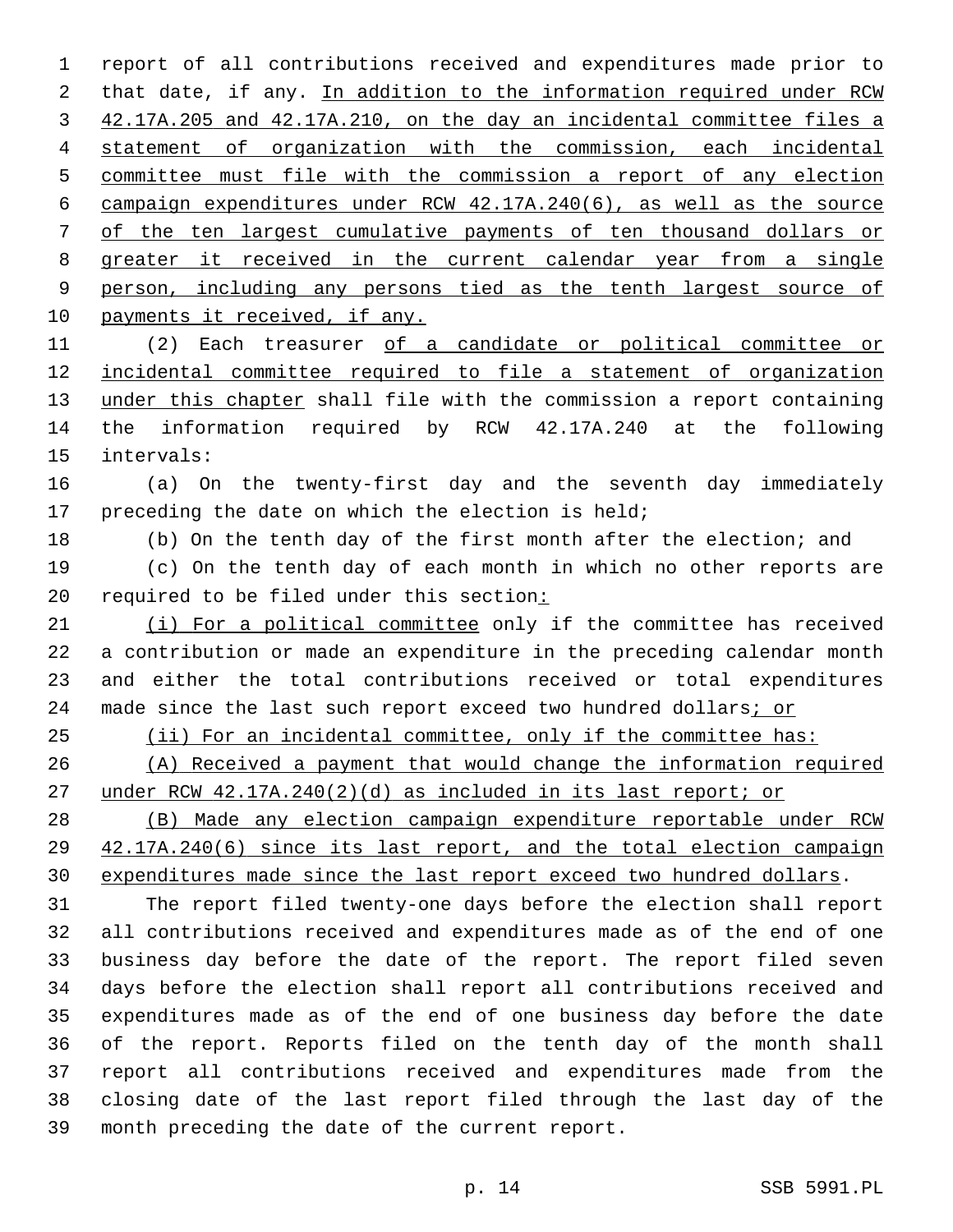(3) For the period beginning the first day of the fourth month preceding the date of the special election, or for the period beginning the first day of the fifth month before the date of the general election, and ending on the date of that special or general election, each Monday the treasurer for a candidate or a political committee shall file with the commission a report of each bank deposit made during the previous seven calendar days. The report shall contain the name of each person contributing the funds and the amount contributed by each person. However, persons who contribute no more than twenty-five dollars in the aggregate are not required to be identified in the report. A copy of the report shall be retained by the treasurer for his or her records. In the event of deposits made by a deputy treasurer, the copy shall be forwarded to the treasurer for his or her records. Each report shall be certified as correct by the treasurer or deputy treasurer making the deposit.

 $(4)(a)$  The treasurer  $((e \rightarrow e))$  for a candidate or a political committee shall maintain books of account accurately reflecting all contributions and expenditures on a current basis within five business days of receipt or expenditure. During the eight days immediately preceding the date of the election the books of account shall be kept current within one business day. As specified in the political committee's statement of organization filed under RCW 42.17A.205, the books of account must be open for public inspection by appointment at the designated place for inspections between 8:00 a.m. and 8:00 p.m. on any day from the eighth day immediately before the election through the day immediately before the election, other than Saturday, Sunday, or a legal holiday. It is a violation of this chapter for a candidate or political committee to refuse to allow and keep an appointment for an inspection to be conducted during these authorized times and days. The appointment must be allowed at an authorized time and day for such inspections that is within twenty-four hours of the time and day that is requested for the inspection.

 (b) At the time of making the appointment, a person wishing to inspect the books of account must provide the treasurer the name and telephone number of the person wishing to inspect the books of account. The person inspecting the books of account must show photo 37 identification before the inspection begins.

 (c) A treasurer may refuse to show the books of account to any person who does not make an appointment or provide the required 40 identification.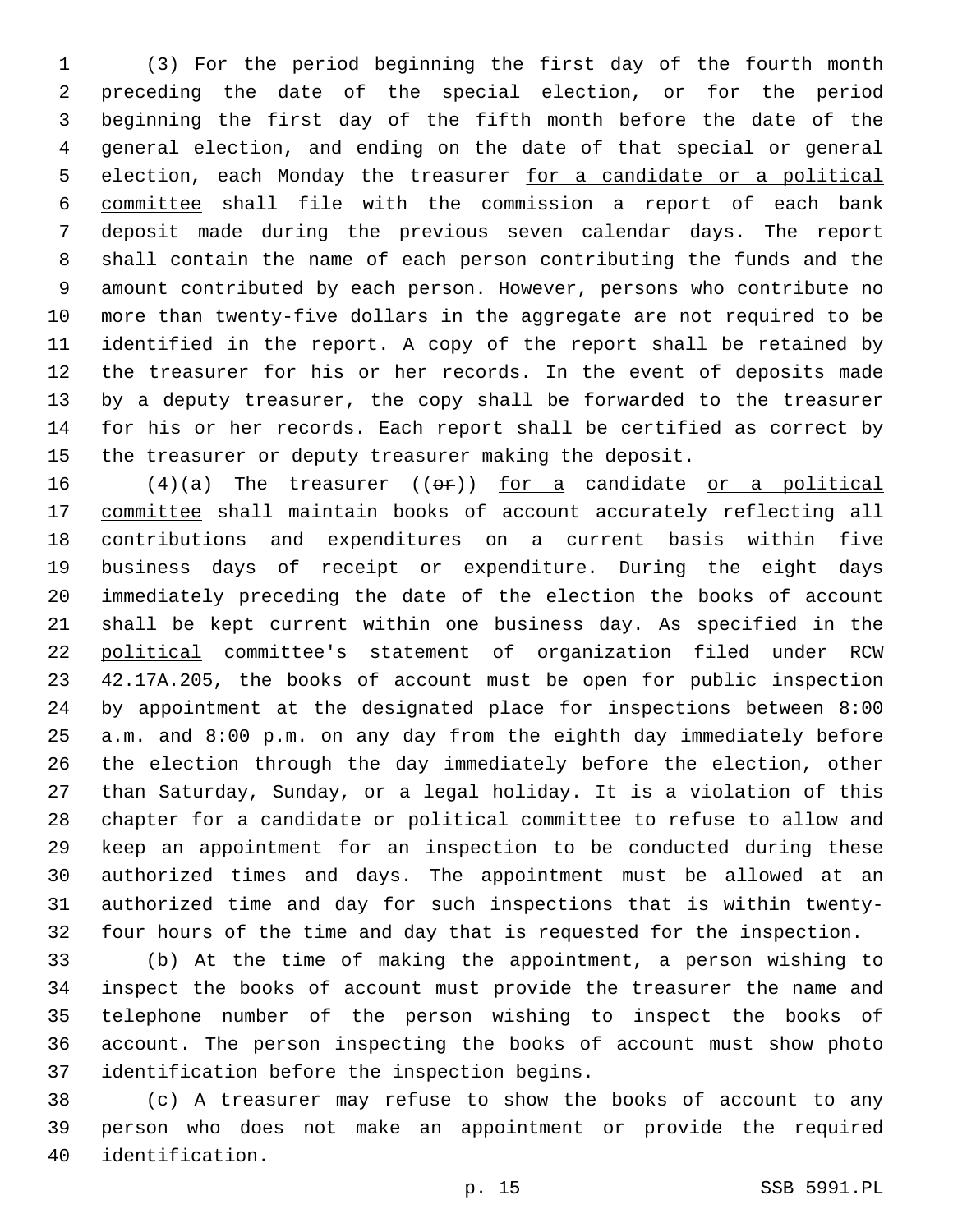(5) Copies of all reports filed pursuant to this section shall be readily available for public inspection by appointment, pursuant to subsection (4) of this section, at the principal headquarters or, if there is no headquarters, at the address of the treasurer or such other place as may be authorized by the commission.

 (6) The treasurer or candidate shall preserve books of account, bills, receipts, and all other financial records of the campaign or political committee for not less than five calendar years following 9 the year during which the transaction occurred.

 (7) All reports filed pursuant to subsection (1) or (2) of this section shall be certified as correct by the candidate and the 12 treasurer.

 (8) When there is no outstanding debt or obligation, the campaign fund is closed, and the campaign is concluded in all respects or in the case of a political committee, the committee has ceased to function and has dissolved, the treasurer shall file a final report. Upon submitting a final report, the duties of the treasurer shall cease and there is no obligation to make any further reports.

 (9) The commission must adopt rules for the dissolution of incidental committees.

 **Sec. 6.** RCW 42.17A.240 and 2010 c 204 s 409 are each amended to read as follows:22

 Each report required under RCW 42.17A.235 (1) and (2) must be certified as correct by the treasurer and the candidate and shall 25 disclose the following except that the commission may suspend or 26 modify reporting requirements for contributions received by an incidental committee in cases of manifestly unreasonable hardship under RCW 42.17A.120:28

(1) The funds on hand at the beginning of the period;

 (2) The name and address of each person who has made one or more contributions during the period, together with the money value and date of each contribution and the aggregate value of all contributions received from each person during the campaign, or in the case of a continuing political committee, the current calendar 35 year, with the following exceptions:

 (a) Pledges in the aggregate of less than one hundred dollars 37 from any one person need not be reported;

 (b) Income that results from a fund-raising activity conducted in accordance with RCW 42.17A.230 may be reported as one lump sum, with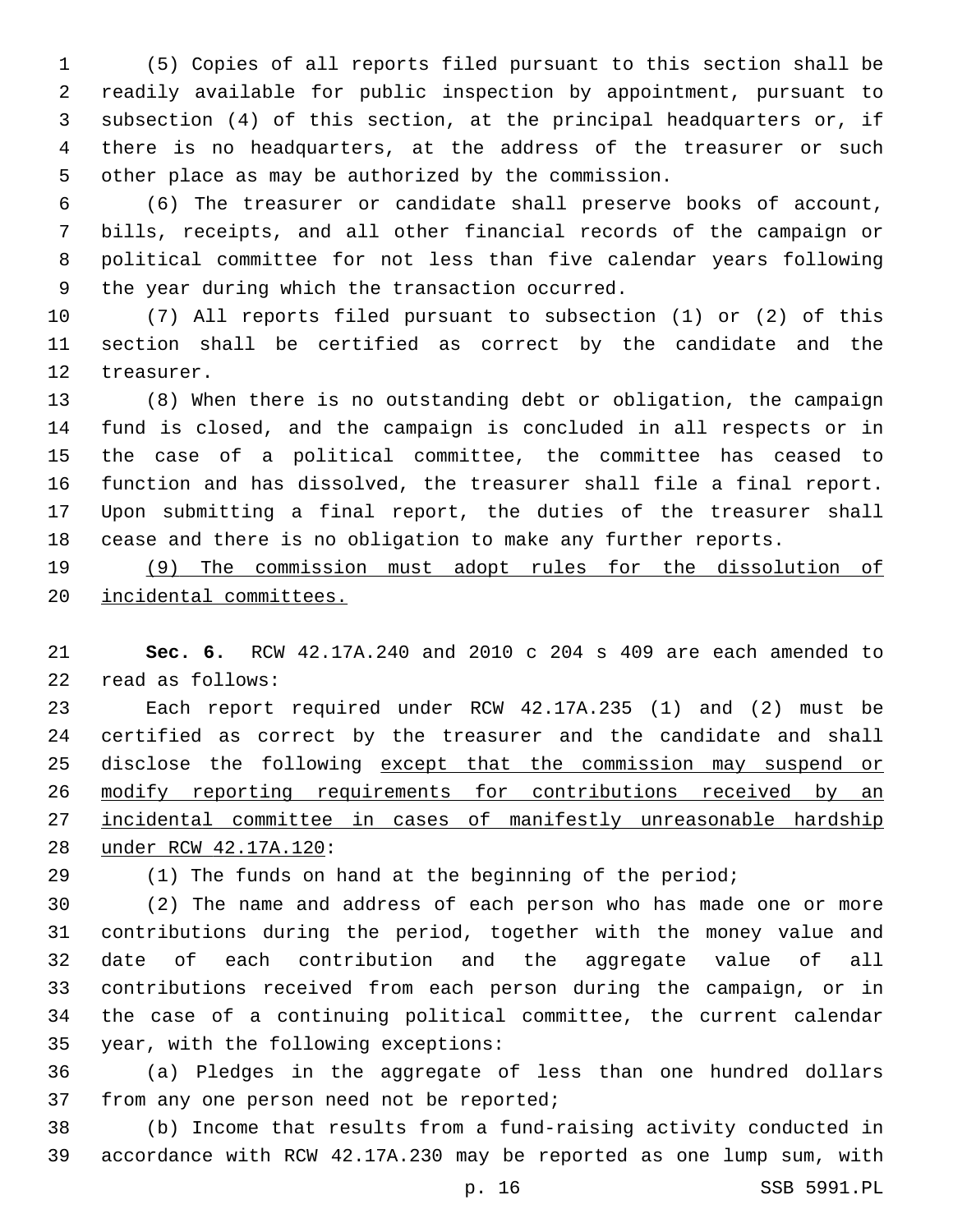the exception of that portion received from persons whose names and addresses are required to be included in the report required by RCW 3 42.17A.230;

 (c) Contributions of no more than twenty-five dollars in the aggregate from any one person during the election campaign may be reported as one lump sum if the treasurer maintains a separate and private list of the name, address, and amount of each such 8 contributor; ((and))

 (d) Payments received by an incidental committee from any one person need not be reported unless the person is one of the committee's ten largest sources of payments received, including any persons tied as the tenth largest source of payments received, during 13 the current calendar year, and the value of the cumulative payments 14 received from that person during the current calendar year is ten thousand dollars or greater. For payments to incidental committees 16 from multiple persons received in aggregated form, any payment of more than ten thousand dollars from any single person must be 18 reported, but the aggregated payment itself may not be reported;

 (e) Payments from private foundations organized under section 501(c)(3) of the internal revenue code to an incidental committee do 21 not have to be reported if:

 (i) The private foundation is contracting with the incidental committee for a specific purpose other than election campaign 24 purposes;

 (ii) Use of the funds for election campaign purposes is 26 explicitly prohibited by contract; and

 (iii) Funding from the private foundation represents less than 28 twenty-five percent of the incidental committee's total budget;

 (f) For purposes of this subsection, commentary or analysis on a ballot measure by an incidental committee is not considered a contribution if it does not advocate specifically to vote for or against the ballot measure; and

33 (q) The money value of contributions of postage  $((\text{shall } b\text{e}))$  is 34 the face value of the postage;

 (3) Each loan, promissory note, or security instrument to be used by or for the benefit of the candidate or political committee made by any person, including the names and addresses of the lender and each person liable directly, indirectly or contingently and the date and amount of each such loan, promissory note, or security instrument; (4) All other contributions not otherwise listed or exempted;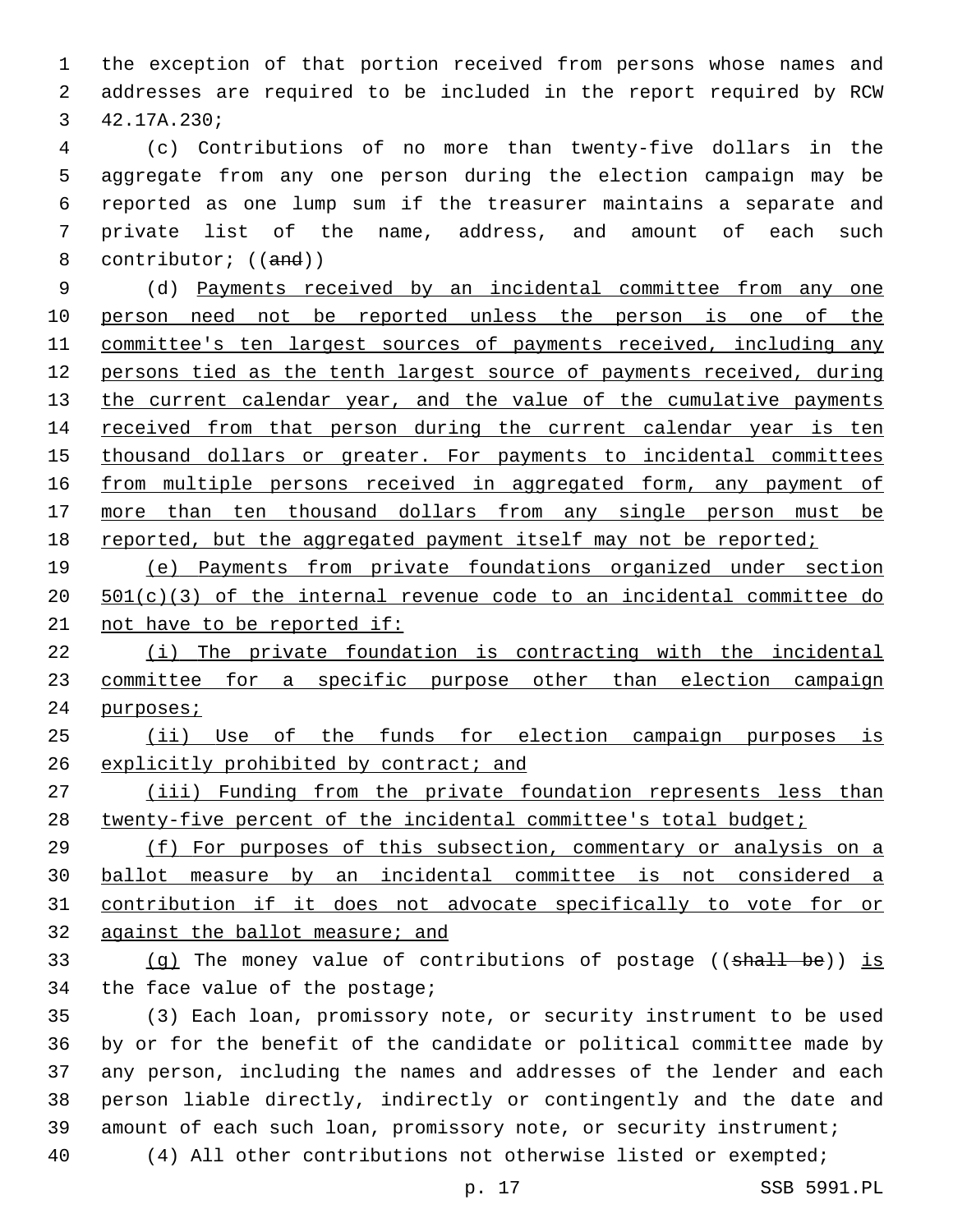(5) The name and address of each candidate or political committee to which any transfer of funds was made, including the amounts and 3 dates of the transfers;

 (6) The name and address of each person to whom an expenditure was made in the aggregate amount of more than fifty dollars during the period covered by this report, the amount, date, and purpose of each expenditure, and the total sum of all expenditures. An incidental committee only must report on expenditures, made and reportable as contributions as defined in RCW 42.17A.005, to election campaigns. For purposes of this subsection, commentary or analysis on a ballot measure by an incidental committee is not considered an expenditure if it does not advocate specifically to vote for or 13 against the ballot measure;

 (7) The name and address of each person directly compensated for soliciting or procuring signatures on an initiative or referendum petition, the amount of the compensation to each person, and the total expenditures made for this purpose. Such expenditures shall be reported under this subsection in addition to what is required to be 19 reported under subsection (6) of this section;

 (8) The name and address of any person and the amount owed for any debt, obligation, note, unpaid loan, or other liability in the amount of more than two hundred fifty dollars or in the amount of more than fifty dollars that has been outstanding for over thirty 24 days;

(9) The surplus or deficit of contributions over expenditures;

 (10) The disposition made in accordance with RCW 42.17A.430 of 27 any surplus funds; and

 (11) Any other information required by the commission by rule in conformance with the policies and purposes of this chapter.

 **Sec. 7.** RCW 42.17A.420 and 2010 c 204 s 604 are each amended to 31 read as follows:

 (1) It is a violation of this chapter for any person to make, or for any candidate or political committee to accept from any one person, contributions reportable under RCW 42.17A.240 in the aggregate exceeding fifty thousand dollars for any campaign for statewide office or exceeding five thousand dollars for any other campaign subject to the provisions of this chapter within twenty-one days of a general election. This subsection does not apply to contributions made by, or accepted from, a bona fide political party